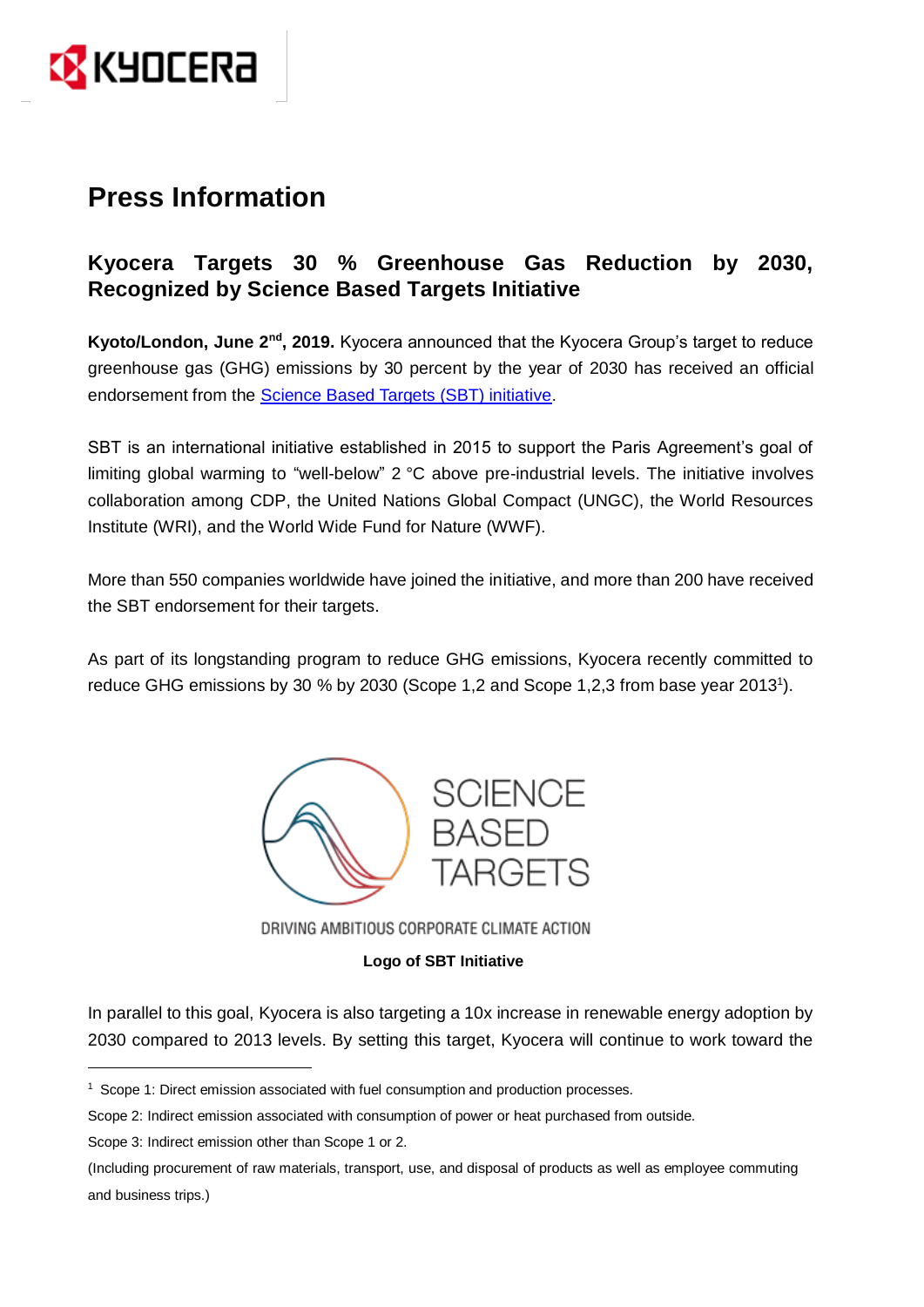

achievement of a sustainable, low-carbon society through implementation of new environmental and renewable energy approaches including the installation of off-site renewable energy generating systems which are capable of supplying power for production.

## **Kyocera Group's Environmental Targets**

- Scope 1, 2 GHG emissions: Reduce 30 % by 2030 compared to 2013 levels (SBT recognized)
- Scope 1, 2, 3 GHG emissions: Reduce 30 % by 2030 compared to 2013 levels (SBT recognized)
- Renewable energy adoption: Increase 10x by 2030 from 2013 levels



**Kyocera employees at CSR Promotion Department in front of the Kyocera headquarters building**

**For more information about Kyocera's Environmental Activities:**  <https://global.kyocera.com/ecology/index.html>